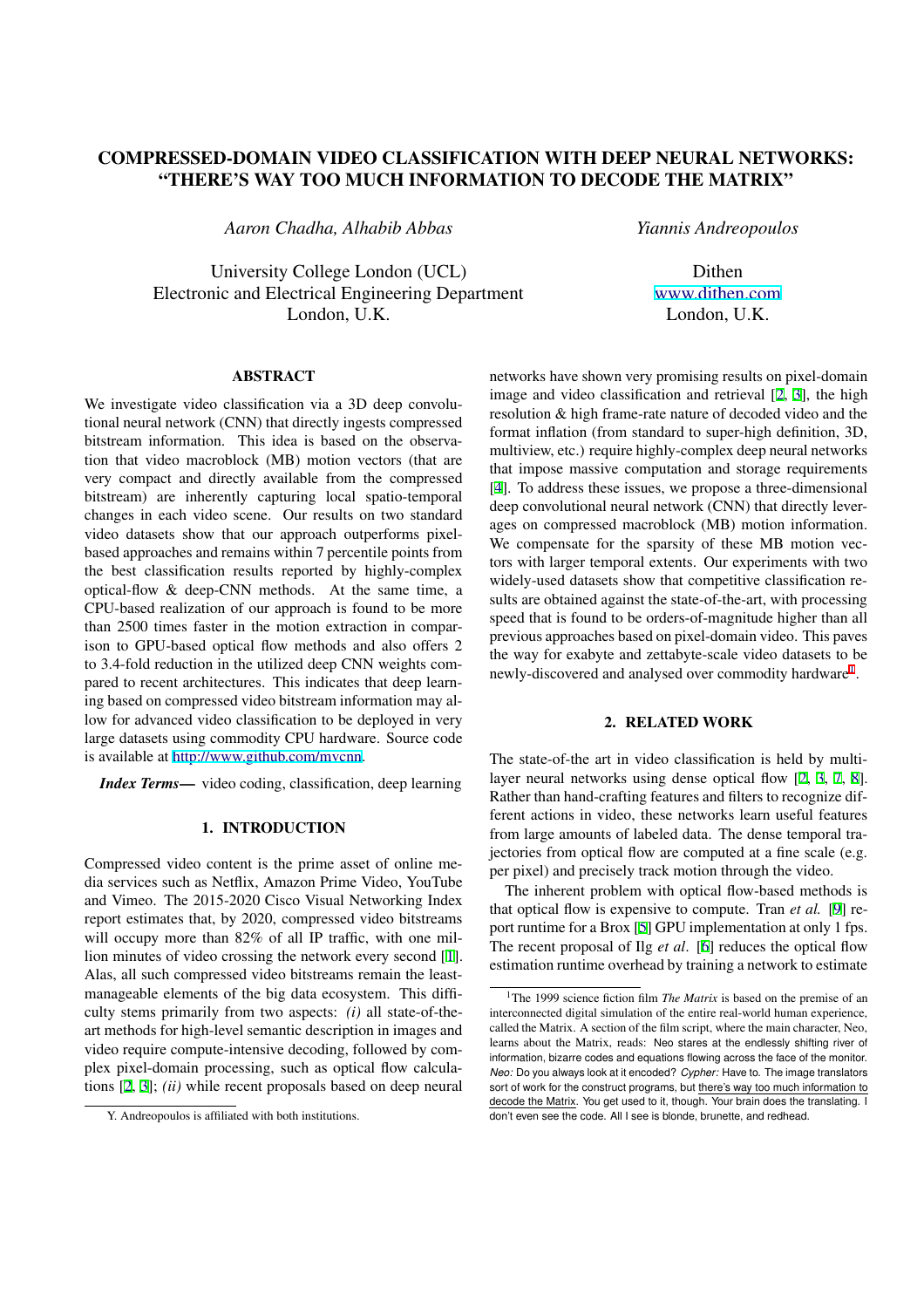

**Fig. 1**: Example of motion information for the MPI-Sintel dataset. The H.264/AVC MB motion vectors are correlated with optical flow extracted from decoded video frames [5][6] and the ground-truth motion available for this synthetic video.

the optical flow from consecutive frame pairs. Regardl[ess of](#page-4-0) these improvements, training and testing these networks still requires full video decoding and further processing for optical flow estimation. This overhead is the largest bottleneck in the deployment of action recognition on big video datasets or on real-time video analysis within conversational services. To overcome the overhead of video decompression, compresseddomain action recognition approaches were studied by Kantorov *et al*. [10]. Their work is related to ours as it makes use of motion compensation parameters from the compresseddomain. However, as their work is based on Bag-of-Words methods, it relies on a very limited number of features, which has detrime[ntal](#page-4-0) effects on classification accuracy.

In this paper, we focus on single-stream networks; although two-stream or fusion-based networks have been shown to offer superior results [7, 8], these approaches incur significant increase to the network complexity for diminishing returns in classification accuracy. For example, Feichtenhofer *et al.* [8] report using up to 181.42M parameters for less than 6.7 percentile poi[nts](#page-4-0) [in](#page-4-0)crease in accuracy in the UCF101 dataset. Therefore, while the extension of our approach to multi-stream networks is possible, e.g., by also considering other vi[de](#page-4-0)o bitstream elements such as NAL unit sizes [11], we leave this as a topic for future research.

# **3. OPTICAL FLOW ESTIMATION BASED ON MACROBLOCK MOTION INFORMATION**

In video compression standards like MPEG/ITU-T AVC/H.264, HEVC [11], as well as open-source video codecs like Theora, Google VP8/VP9 and AOMedia Video 1, the input video frames are coarsely divided into macroblocks (MBs), which form the basis for inter (and intra) prediction. Inter-predicted MBs [are](#page-4-0) (optionally) partitioned into blocks that are predicted via motion vectors representing the displacement from matching blocks in previous or subsequent frames. MB motion information can be extracted from a compressed video bitstream using FFMPEG's libavcodec [12] library, which supports most MPEG/ITU-T standards used in practice. As shown in Fig. 1, such motion vectors can be interpreted as noisy approximations of the underlying motion [13][10]. The quality of MB-based motion estimation i[s th](#page-4-0)us correlated with the size of the macroblock, the video resolution and the utilized search parameters, e.g., search window and availability of fractional-pixel motion vector informa[tion](#page-4-0).

# **4. PROPOSED FRAMEWORK FOR COMPRESSED-DOMAIN CLASSIFICATION**

In this section we describe the proposed framework for training a 3D deep CNN based on MB motion vectors. For both training and testing with the proposed approach, no decoding of any video to its pixel-domain representation is performed.

# **4.1. Network Input**

For our CNN input, we extract and retain only P-type MB motion vectors, i.e., uni-directionally predicted MBs. This is because, during our experimentation, we found that training on both P and B-type (bi-directionally predicted) motion vectors incurs substantial increase in complexity with marginal improvement in classification accuracy. This is attributed to the fact that, for the utilized datasets, B-type MB motion vectors were found to be very sparse in nature or contain information that is mostly redundant if P-type MB motion vectors are available. The standard UCF-101 [14] and HMDB-51 [15] datasets are composed of  $320 \times 240$  RGB pixels per frame. For a frame comprising P-type MBs, a block size of  $8 \times 8$ pixels results in a motion vector field  $\mathbf{\Phi} \in \mathbb{R}^{W \times H \times K}$  of dimension  $40 \times 30 \times 2$ , where  $W \times H$  $W \times H$  is the motion ve[ctor](#page-4-0) spatial resolution and the number of channels  $K = 2$  is representative of the  $\delta x$  and  $\delta y$  motion vector components.

In order to compensate for the low spatial resolution  $W \times$ H, we take a long temporal extent of motion vectors over  $T > 100$  consecutive P frames. This is contrary to recent work using high-resolution optical flow [2, 16], which typically ingest only a few frames per input (typically around 10). This is because, even with the latest GPU hardware, a long temporal extent cannot be processed without sacrificing the spatial resolution of the optical flow [[2,](#page-4-0) 1[6\].](#page-4-0) On the other hand, given that our MB motion vector input is inherently low-resolution, it is amenable to a longer temporal extent, which is more likely to include the entirety of relevant action that is essential for the correct classificati[on of](#page-4-0) the video. For example, we have found that the accuracy increases greatly for UCF-101 evaluated on our 3D CNN when moving from 10 to 100 frames, but eventually plateaus when  $T$  becomes sufficiently large such that the input extends to almost all P-type frames of the majority of video files of the dataset. Therefore, we fix the temporal extent  $T$  to 160, which is roughly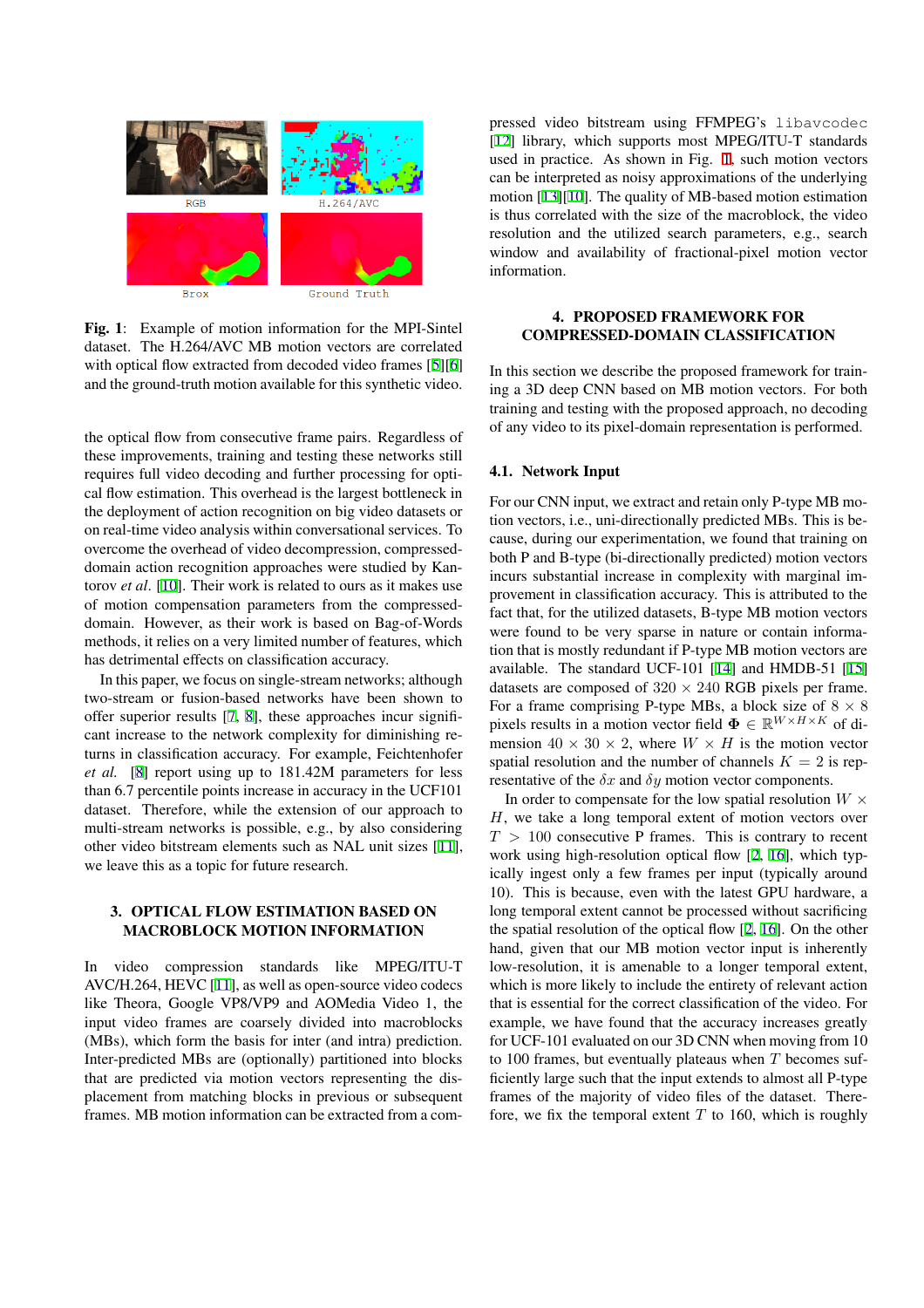<span id="page-2-0"></span>

**Fig. 2**: 3D CNN architecture: the blue, orange and yellow blocks represent convolutional, pooling and fully-connected layers; *F* is the filter size for the convolutional layers (or window size for pooling), formatted as width  $\times$  height  $\times$  time; *S* is the filter/window stride; *D* is the number of filters (or number of hidden units) for the convolutional and fully-connected layers.

the average number of P-frames per video in UCF-101.

In order to make our network input independent of the video resolution, we use a fixed spatial size  $N \times N$  which is cropped/resized from  $\Phi$ ; in this paper we set  $N = 24$ . Our final network input  $\hat{\Phi} \in \mathbb{R}^{N \times N \times K \times T}$  is thus 4D and can be ingested by a 3D CNN. As exemplified in numerous works [16, 9], the advantage of using a 3D CNN architecture with a 4D input, versus stacking the frames as channels and using a 3D input of size  $N \times N \times KT$  with a 2D CNN, is that, rather than collapsing to a 2D slice when convolving within t[he](#page-4-0) [CN](#page-4-0)N, we preserve the temporal structure during filtering.

# **4.2. Network Architecture**

Our 3D CNN architecture is illustrated in Fig. 2. All convolutions and pooling are spatiotemporal in their extent. 3D pooling is performed over a  $2 \times 2 \times 2$  window with spatiotemporal stride of 2. The first two convolutional layers use 3D filters of size  $3 \times 3 \times 3$  to learn spatiotemporal features. With a  $24 \times 24 \times 2 \times 160$  motion vector input, the third convolutional layer receives input of size  $6\times6\times2\times10$ . Therefore, we set the filter size of the third, fourth and fifth convolutional layers to  $2 \times 2 \times 2$ , as this is sufficiently large to encompass the spatial extent of the input over the three layers whilst minimizing the number of parameters. In order to maintain efficiency when training/evaluating, we also use a temporal stride of 2 in the first and second convolutional layers to quickly downsize the motion vector input; in all other cases we set the stride to 1 for convolutional layers. All convolutional layers and the FC6 & FC7 layers use the parametric ReLU activation function [17].

It is important to note that our network has substantially less parameters and activations than other architectures using optical flow. In particular, our 3D CNN stores 29.4 million weights. For comparison, ClarifaiNet [18] and si[mila](#page-4-0)r configurations that are commonly used for optical-flow based classification [2, 19] require roughly 100 million parameters.

# **4.3. 3D CNN Training**

We train the [ne](#page-4-0)t[wo](#page-4-0)rk using stochastic gradient descent with momentum set to 0.9. The initialization of He *et al.* [17] is extended to 3D and the network weights are initialized from a normal distribution with variance inversely proportional to the fan-in of the filter inputs. Mini-batches of size 64 are generated by randomly selecting 64 training videos. From e[ach](#page-4-0) of these training videos, we choose a random index from which

to start extracting the P-frame MB motion vectors. From this position, we simply loop over the P-type MBs in temporal order until we extract motion vectors over T consecutive P frames. This addresses the issue of videos having less than  $T$  total P frames, e.g., cases where the video is only a few seconds long. For UCF-101, we train from scratch; the learning rate is initially set to  $10^{-2}$  and is decreased by a factor of 0.1 every 30k iterations. The training is completed after 70k iterations. Conversely, for HMDB-51, we compensate for the small training split by initializing the network with pre-trained weights from UCF-101 (split 1). The learning rate is initialized at  $10^{-3}$  and decayed by a factor of 0.1 every 15k iterations, for 30k iterations.

To minimize the chance of overfitting due to the low spatial resolution of these motion vector frames and the small size of the training split for both UCF-101 and HMDB-51, we supplement the training with heavy data augmentation. To this end, we concatenate the motion vectors into a single  $W \times H \times 2T$  volume and apply the following steps; *(i)* a multiscale random cropping to fixed size  $N_c \times N_c \times 2T$  from this volume, by randomly selecting a value for  $N_c$  from  $N \times c$ with  $c \in \{0.5, 0.667, 0.833, 1.0\}$ ; as such, the cropped volume is randomly flipped and spatially resized to  $N \times N \times 2T$ ; *(ii)* zero-centering the volume by subtracting the mean motion vector value from each motion vector field  $\Phi$ , in order to remove possible bias; the  $\delta x$  and  $\delta y$  motion vector components can now be split into separate channels, thus generating our 4D network input  $\Phi$ . During training, we additionally regularize the network by using dropout ratio of 0.8 on the FC6 and FC7 layers together with weight decay of 0.005.

#### **4.4. Testing**

During testing, per video, we generate 10 random volumes of temporal size  $T$  from which to test on. Per volume, we use the standard 10-crop testing [20], cropping the four corners and the center of the image to size  $N \times N \times 2 \times T$  and considering both horizontally flipped and unflipped versions. As such, we average the scores over the 10 crops and 10 volumes to produce a single score for [the](#page-4-0) video.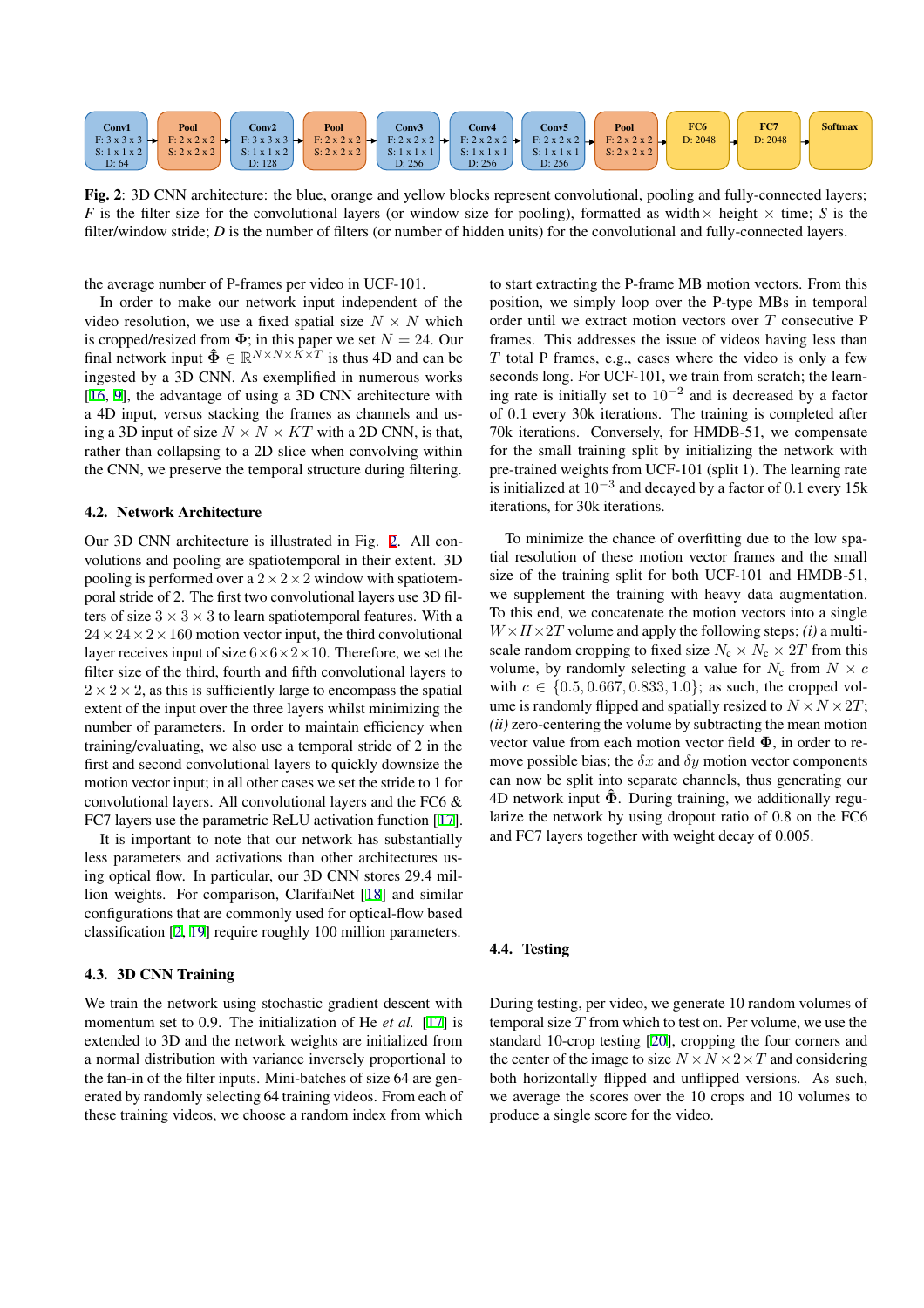| Input       | Decoding   | Runtime per frame (ms)<br><b>Flow Estimation</b> | $\%$ P | EPE.  |
|-------------|------------|--------------------------------------------------|--------|-------|
| Proposed    |            | $0.05$ (CPU)                                     | 62     | 15.26 |
| <b>Brox</b> | 5.60 (CPU) | 6270 (GPU)                                       |        | 6.32  |
| FlowNet2    | 5.60 (CPU) | 123 (GPU)                                        |        | 3.14  |

**Table 1**: Motion field estimation accuracy and runtime results for the proposed approach, Brox [21] and FlowNet2 [6]. % P: Percentage of video frames encoded as P-frames; EPE: endpoint error.

# **5. EXPERIMENT[AL](#page-4-0) RESULTS**

# **5.1. Speed and End-Point Error of MB Motion Vectors**

Table 1 presents results from our MB motion vector extraction against the ground truth and the Brox [21] and FlowNet2 [6] optical flow estimations that were respectively used by [2] and [6]. All end-point error (EPE) and runtime results were measured on the MPI Sintel dataset using an Amazon EC2 instance running on a quadcore Intel's Xe[on](#page-4-0) E2686 V4 (2.3 [GH](#page-4-0)z). Since the CNN architecture downsamples and qua[n](#page-4-0)tizes [th](#page-4-0)e optical flow before using it [2], we measure the EPE of the optical flow estimations at the resolution and quantization settings used by the CNN. Under these settings, the EPE of the proposed approach remains low-enough to indicate high correlation with the groun[d-](#page-4-0)truth and optical-flow based methods. At the same time, the proposed approach is more than 2500 times faster than FlowNet2 (0.05 ms vs. 128.60 ms per frame), as it does not decode the video to the pixel domain and does not perform any optical flow calculations. Given that GPU instances require more than 9 times the cost of CPU instances (e.g., AWS prices at the time of this writing), this leads to more than 23000 times lower cost under a cloud-based deployment.

# **5.2. Datasets used for Video Classification**

Evaluation is performed on two standard action recognition datasets, UCF-101 [14] and HMDB-51 [15]. UCF-101 is a popular action recognition dataset, comprising 13K videos from 101 action categories. Each video is: approximately 10 seconds in duration,  $320 \times 240$  pixels per frame, at 25 frames per second (f[ps\)](#page-4-0). HMDB-51 is a c[ons](#page-4-0)iderably smaller dataset, comprising only 7K videos from 51 action categories, with the same spatial resolution as UCF-101, and at 30 fps.

# **5.3. Evaluation Protocol and Results**

For each dataset we follow the testing protocol of Section 4.4 and compute the average accuracy over the three training/test splits provided. Each UCF-101 training split consists of approximately 9.5K videos, whereas each HMDB training split has 3.7K videos. Table 2 presents the results. It is evident t[hat](#page-2-0) our proposal outperforms the RGB-based version of SSCNN

| Framework                            | Input<br><b>Size</b>                                    | Complexity<br>#A, #W $(\times 10^6)$ | Accuracy $(\% )$<br>UCF | <b>HMDB</b>  |
|--------------------------------------|---------------------------------------------------------|--------------------------------------|-------------------------|--------------|
| Proposed                             | $24^2 \times 2 \times 160$                              | 4.0, 29.4                            | 77.5                    | 49.5         |
| SSCNN-Brox [2]<br>$SSCNN + [2]$      | $224^2 \times 20$<br>$224^2 \times 3$                   | 2.0, 90.6<br>2.0, 90.6               | 83.7<br>73.0            | 54.6<br>40.5 |
| $LTC-Brox [3]$<br>$LTC-Mpegflow [3]$ | $58^2 \times 2 \times 100$<br>$58^2 \times 2 \times 60$ | 42.1, 12.2<br>25.3, 10.6             | 82.6<br>$63.8*$         | 56.7         |
| $SFCNN+$ [16]                        | $170^2 \times 3 \times 10$                              | 1.80, 26.7                           | 65.4                    |              |
| $C3D + [9]$                          | $112^2 \times 3 \times 16$                              | 30.2, 63.7                           | 82.3                    |              |
|                                      |                                                         |                                      |                         |              |

**Table 2**: Com[pa](#page-4-0)rison with state-of-the-art single-stream networks. "Pr[op](#page-4-0)osed" stands for the MB motion vectors extracted fro[m](#page-4-0) a high-bitrate version of the videos. Complexity is reported with respect to millions of activations and weights (#A, #W), summed over conv, pool and FC layers in the utilized deep CNN of each approach. Entries marked with \* use split 1; otherwise accuracy is averaged over the 3 splits for each dataset. Methods marked with "+" utilize decoded RGB frames instead of motion information.

[2], LTC-Mpegflow [3] and SFCNN [16]. It is worth noting that unlike LTC-Mpegflow, which considers I, P and B-frames and optionally applies temporal interpolation, we are able to achieve superior accuracy solely based on a P-frame volume i[np](#page-4-0)ut. Moreover, LT[C-](#page-4-0)Mpegflow req[uire](#page-4-0)s significantly more time in processing due to the larger input resolution and significantly more activations in the lower convolutional layers. Specifically, the runtime to process a batch of size 32 on a single K80 GPU with the proposed CNN architecture and LTC-Mpegflow was found to be 65 examples/s and 12 examples/s respectively. Our proposal is outperformed by SSCNN-Brox and LTC-Brox (both using highly-complex optical flow), as well as the RGB-based C3D [9], by up to 7 percentile points. We mainly attribute the gap in performance to the short duration of the videos in the datasets (i.e., lack of enough P frames to train with) and the low resolution of the utilized material. Importantly, with the exceptio[n](#page-4-0) of SSCNN+ [2], our approach is allowing for more than 2.5-fold reduction in the input size and/or more than two-fold reduction in the number of activations and weights against the competing methods.

# **6. CONCLUSION**

We propose a 3D convolutional neural network architecture for video classification that utilizes compressed-domain motion vector information for record-breaking speed, at the cost of modest loss in accuracy. Given the observed performance within the two standard benchmark datasets, further work in this area (and the utilization of higher-resolution video datasets that are more representative of today's video streaming landscape) may close the gap between our approach and these methods. Such approaches may find important applications in big data classification and retrieval systems.